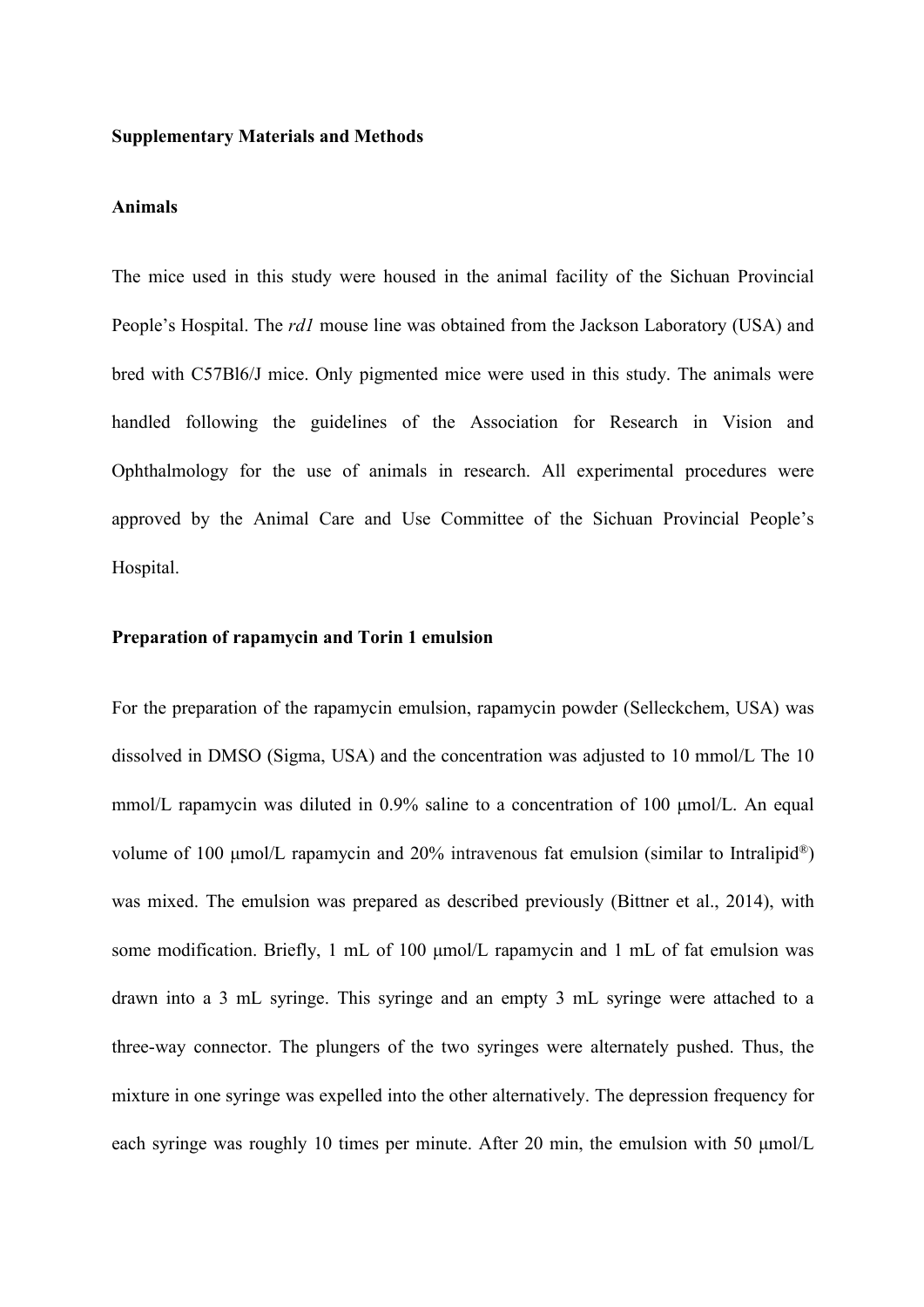rapamycin was used for intravitreal microinjection directly. The 50 μmol/L rapamycin emulsion were also further diluted in 20% fat emulsion to a concentration of 10 μmol/L or 25 μmol/L before microinjection. The Torin 1 (Selleckchem, USA) emulsion was prepared similarly.

## **Intravitreal microinjection**

The eyelids of P10 *rd1* mice were cut open using ophthalmic scissors. A 30 G needle was used to poke a tiny hole through the pars plana. A 5 μL microsyringe (Hamilton, USA) with a 33 G blunt-end needle was used to inject 1 uL of rapamycin or Torin 1 emulsion with or without mixing with 250  $\mu$ mol/L hydroxychloroquine into the vitreous space. Ophthalmic erythromycin ointment was applied to the wound site to prevent infection.

### **Immunoblotting**

Retinas were dissected from P10 or P11 mice and lysed in 1×SDS loading buffer supplemented with the protease cocktail by brief sonication. The proteins in the lysate were resolved by 8%, 10%, or 15% PAGE gels and transferred to a nitrocellulose membrane or a polyvinylidene difluoride membrane (Millipore, USA). After blocking with 10% non-fat milk in TBST for 1 h at room temperature, the membranes were incubated with primary antibodies overnight at  $4 \degree \text{C}$ . Primary antibodies included anti-mTOR (1: 1000, Cell Signaling Technology, USA), p-mTOR (1: 2 000, Cell Signaling Technology, USA), S6K (Proteintech, China), p-S6K (Ser411) (1:2 000, HuaBio, China), caspase 3 (1: 1 000, Cell Signaling Technology, USA), cleaved caspase 3 (1: 500, Cell Signaling Technology, USA), SQSTM1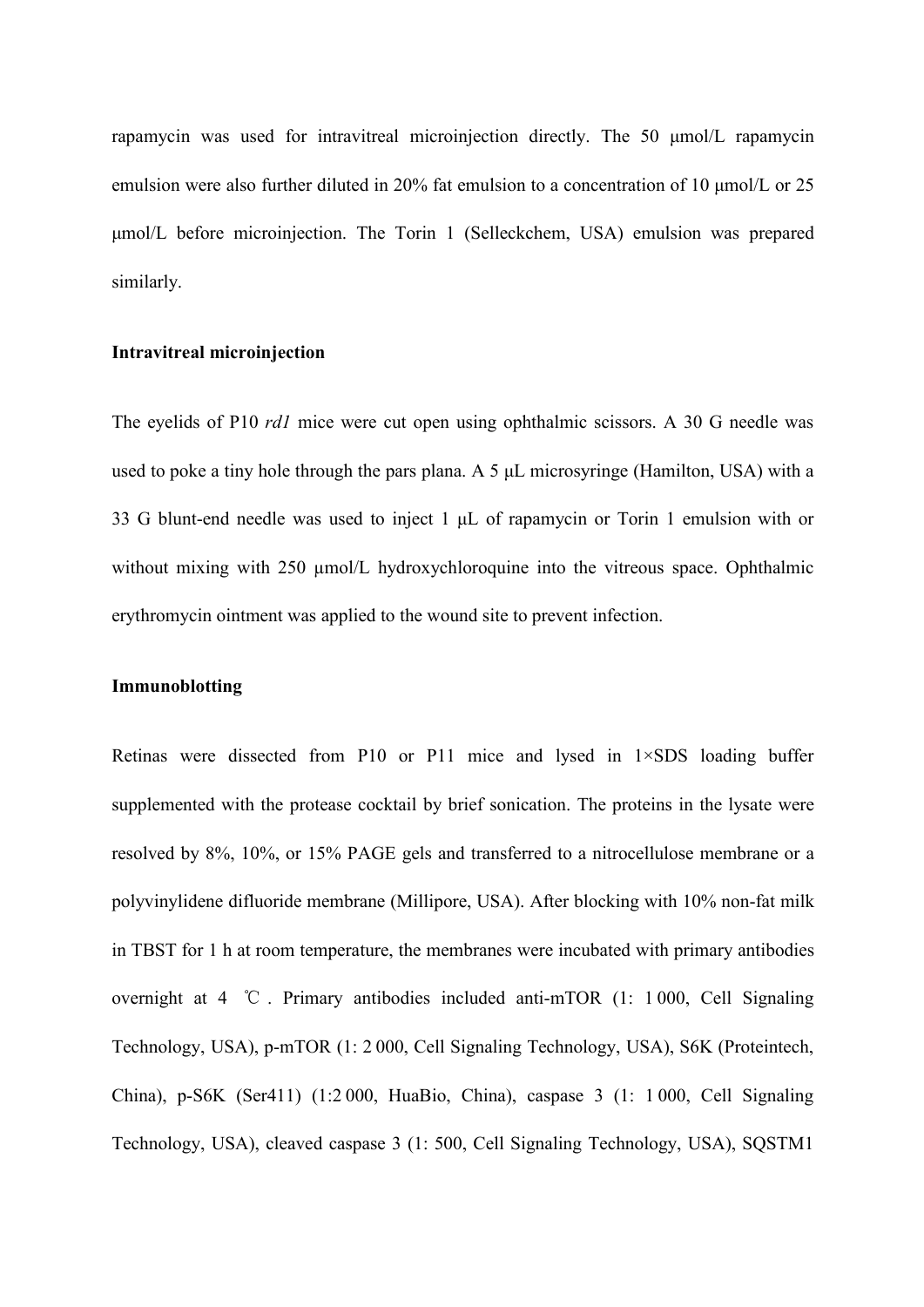(1:500, Santa Cruz Biotechnology, USA), ATG13 (1:1 000, Proteintech, China), LC3B (1:1 000, Cell Signaling Technology, USA), rhodopsin (1:10 000, custom-made (Li et al., 2020)), and GC2 (1:2 000, a gift from Dr. Baehr at the University of Utah). Secondary antibodies included horseradish peroxidase (HRP)-conjugated goat-anti-rabbit (1:5 000) or HRP-conjugated goat-anti-mouse (1:5 000). Signals were visualized using an enhanced chemiluminescence (ECL) kit (4A Biotech, China).

#### **Immunofluorescence microscopy**

Eyeballs were enucleated from P11 (one day after microinjection) or P16 (6 days after microinjection) and fixed in 4% paraformaldehyde in 1×phosphate-buffered saline (PBS) at 4 ℃ for 2 h. After cryoprotection in 30% sucrose at 4 ℃ overnight, the cornea and lens were removed, and the eyecup was embedded in optimal cutting temperature (OCT) compound. Frozen tissue was sectioned at 12 μm on a cryostat (ThermoFisher, USA). The retinal sections were immunostained using the following primary antibodies: mTOR (1:200, Cell Signaling Technology, USA), p-mTOR (Cell Signaling Technology, USA), S6K (1:200, Proteintech, China), p-S6K (Ser411) (1:200, HuaBio, China), rhodopsin (1:900, custom-made (Li et al., 2020)), and cone arrestin  $(1:150, a$  gift from Dr. Baehr at the University of Utah). Alexa488-conjugated goat-anti-rabbit secondary antibody (ThermoFisher, USA) was diluted at 1:300. The nuclei were stained with DAPI (1:2 000, Cell Signaling Technology, USA). The images were acquired on a Zeiss LSM 900 confocal microscope. Panorama images were generated by stitching multiple images using the software built in the confocal microscope.

#### **TUNEL assay**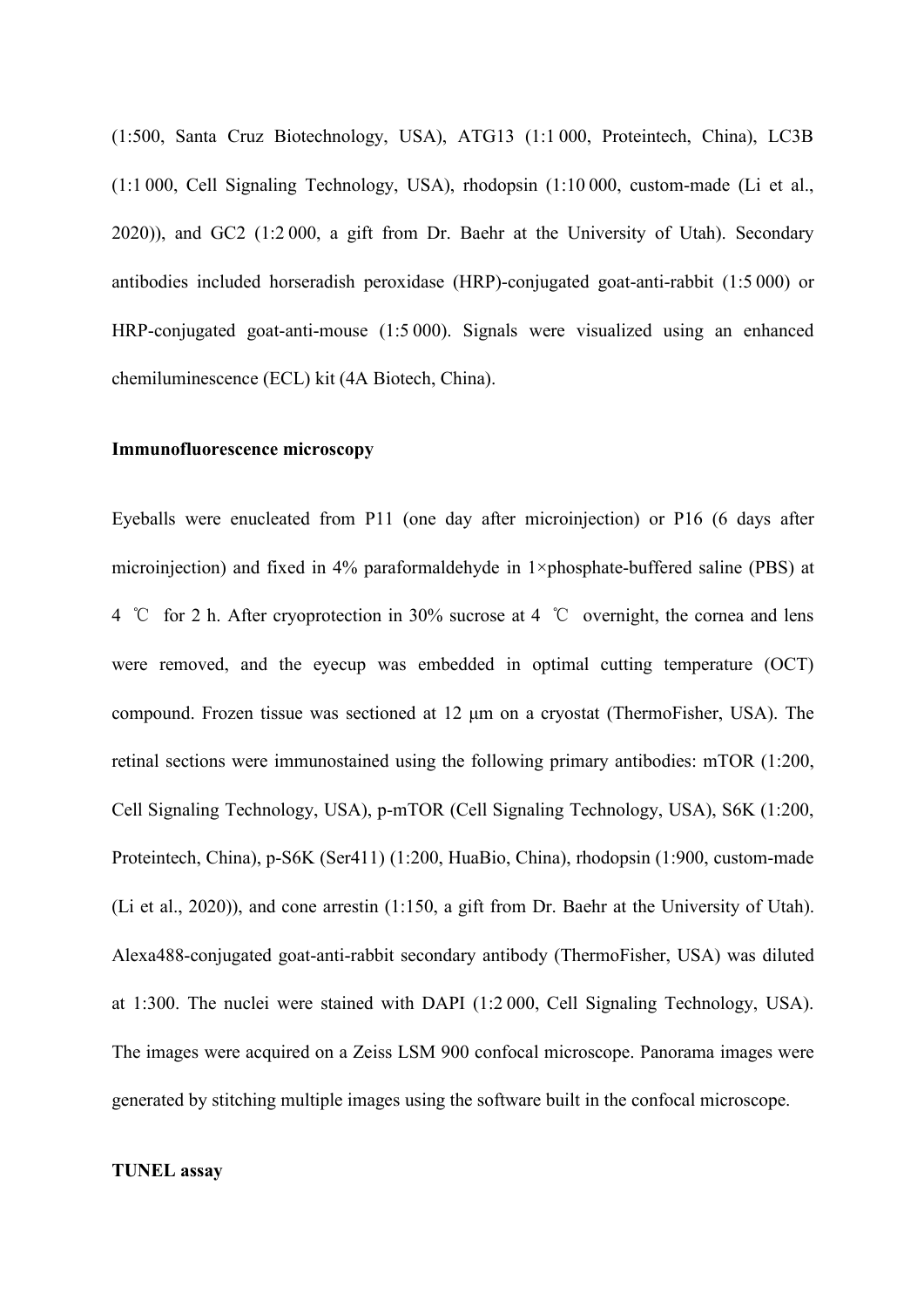Terminal deoxynucleotidyl transferase dUTP nick end labeling (TUNEL) assays were performed using an *in-situ* cell death detection kit (Roche, Germany) following the manufacturer's instructions. Retinal sections were permeabilized on ice for 5 min, followed by incubation with the TUNEL reaction solution at 37 °C for 1 h. Nuclei were stained with DAPI. The TUNEL signals were imaged on a Zeiss 900 confocal microscope.

# **Electroretinography**

Dark-adapted P16 mice were anesthetized by an intraperitoneal injection of a ketamine (100 mg/kg body weight) and xylazine mixture (10 mg/kg body weight). ERGs were recorded using an Espion Diagnosys ERG system (Diagnosys LLC, Massachusetts, USA). As *rd1* mice have no functional rod cells, only photopic ERGs were performed in the mice to assess cone function. Prior to the recording, the mice were light-adapted under a background light of 3 cd·s/m<sup>2</sup> for 10 min. Photopic ERGs were recorded by presenting single flashes ranging from 0.03 cd $\cdot$ s/m<sup>2</sup> to 50 cd $\cdot$ s/m<sup>2</sup>. .

#### **REFERENCES**

Bittner S, Afzali AM, Wiendl H, Meuth SG. 2014. Myelin oligodendrocyte glycoprotein (MOG35-55) induced experimental autoimmune encephalomyelitis (EAE) in C57BL/6 mice. *Journal of Visualized Experiments*, (86): e51275.

Li L, Lin YQ, Yang F, Zou TD, Yang JL, Zhang HB. 2020. An improved method for preparation of mouse retinal cryosections. *European Journal of Histochemistry*, **64**(3): 3154.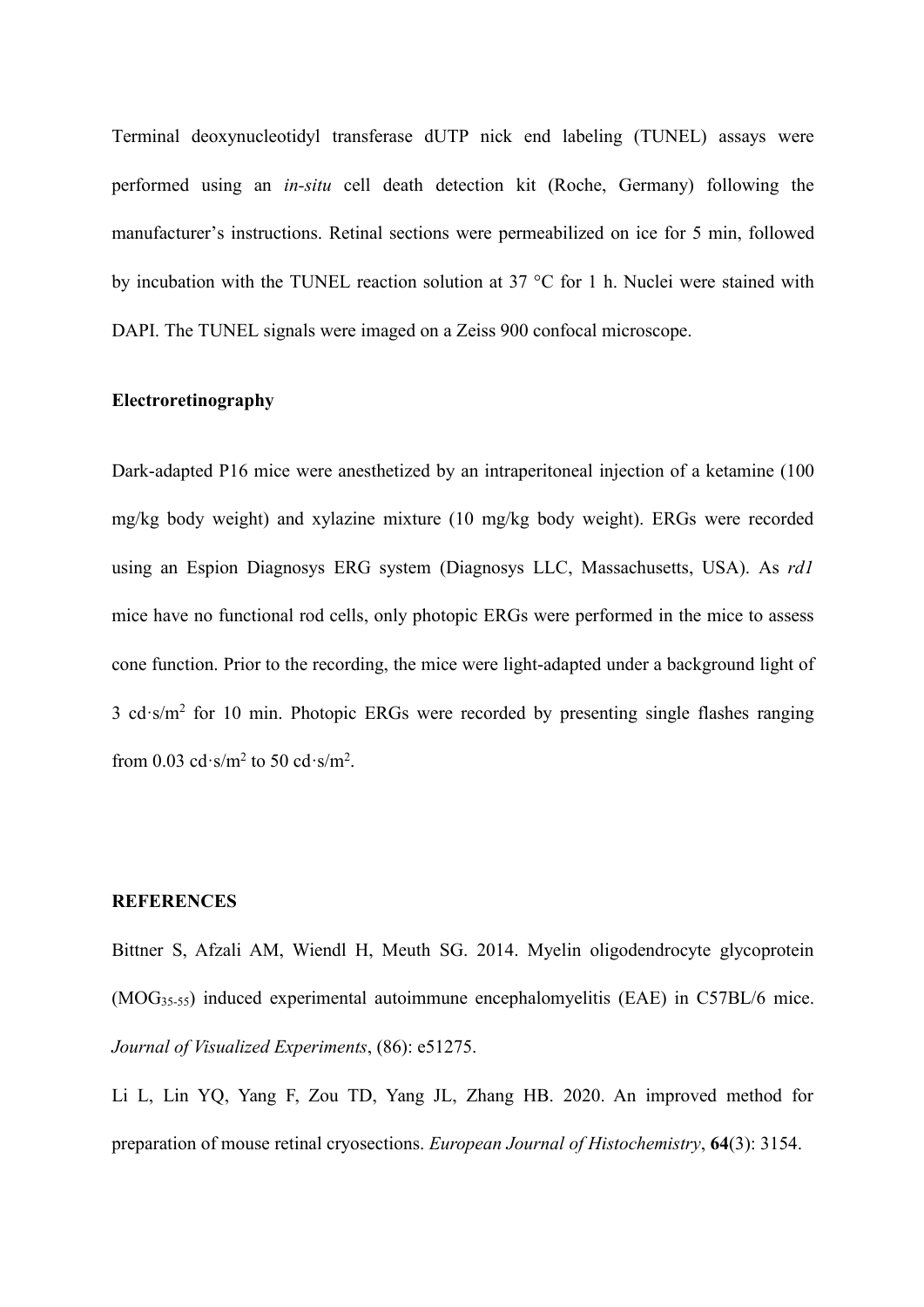

## **Supplementary Figures and Figure Legends**

**Supplementary Figure S1. Activation of mTOR signaling pathway in** *rd1*

**photoreceptors**. A-D: Representative images showing P10 wild-type (*WT*) (*n*=4) and *rd1* (*n*=4) mouse retinal sections immunostained with mTOR (A), p-mTOR (B), S6K (C), and p- S6K (D) antibodies and counterstained with DAPI. IS, inner segment; ONL, outer nuclear layer. Scale bar, 20  $\mu$ m. E: Immunoblots showing expression of rhodopsin (Rho) and guanylate cyclase 2 (GC2) in *WT* (*n*=3) and *rd1* (*n*=3) retinas. GAPDH was used as a loading control.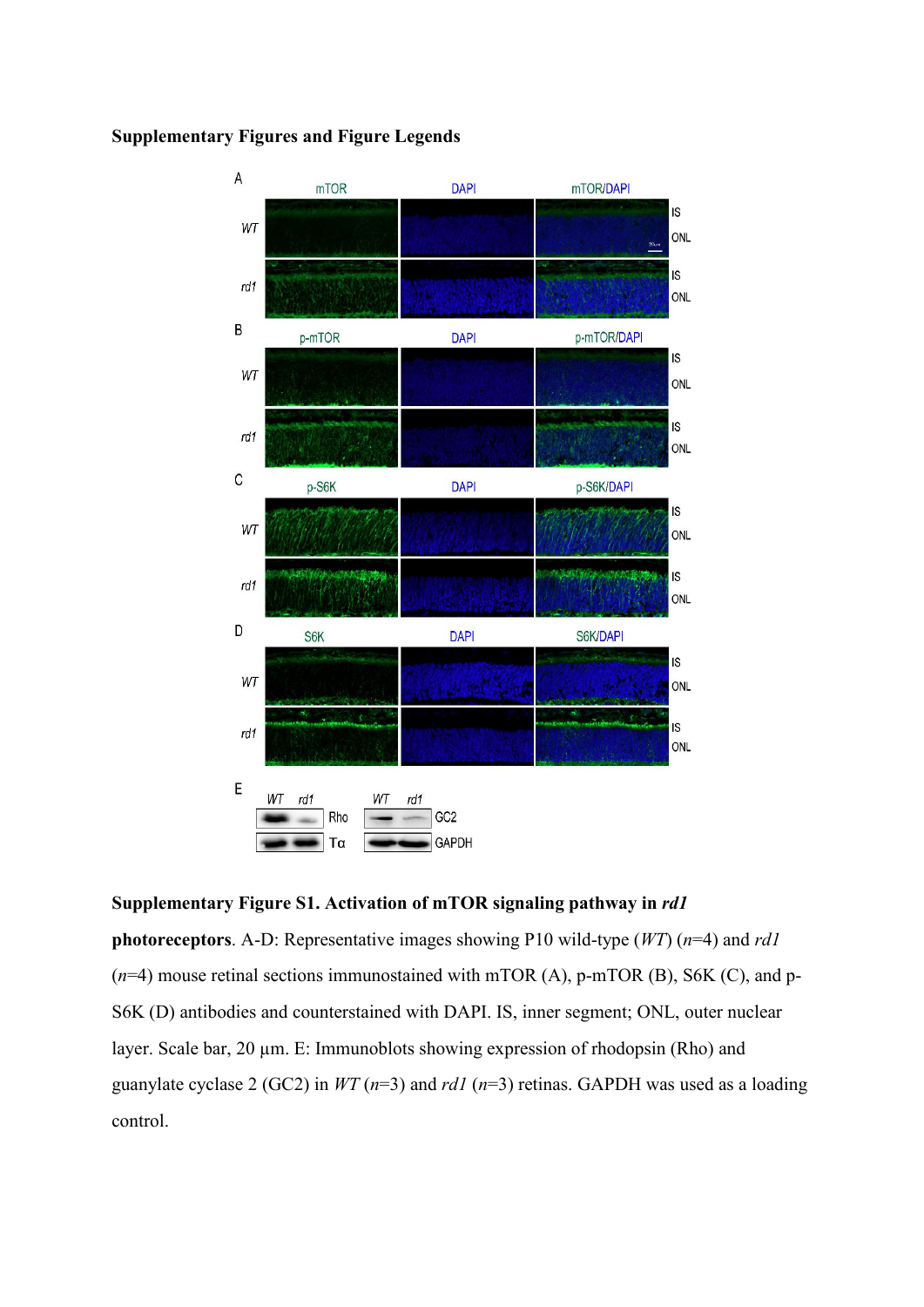

**Supplementary Figure S2. Inhibition of mTOR signaling pathway in** *rd1* **photoreceptors by rapamycin**. A: P10 *rd1* mice were treated by intravitreal injection of 10 µmol/L (Rapa10) (*n*=3), 25 µmol/L (Rapa25) (*n*=3), 50 µmol/L (Rapa50) (*n*=3) rapamycin, or vehicle control (DMSO) (*n*=3), respectively. Mouse retinas were analyzed 20 h after injection. Representative images showing retinal sections immunostained by mTOR, p-mTOR, S6K, and p-S6K antibodies (green). Nuclei were labeled by DAPI (blue). IS, inner segment; ONL, outer nuclear layer; OPL, outer plexiform layer. Scale bar, 20 µm. B: Western blot analysis of rapamycin-treated *rd1* retinas using mTOR, p-mTOR, S6K, and p-S6K antibodies. GAPDH was used as a loading control. C: Quantification of western blot signals shown in (B). Data are mean±SD. \*\*\*\**P*<0.0001; ns, no significance *P*>0.05.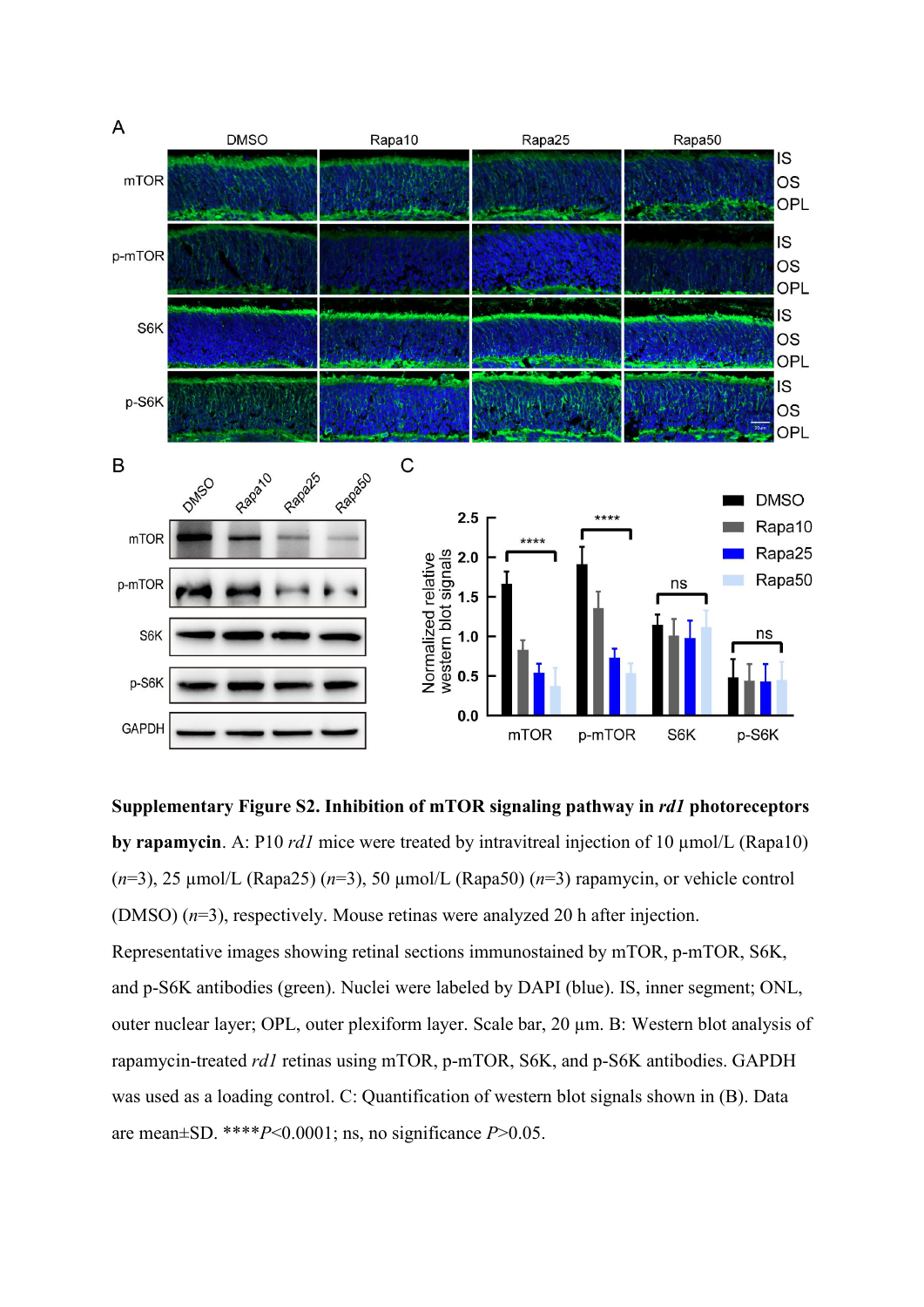

**Supplementary Figure S3. Activation of autophagy in** *rd1* **retinas by rapamycin treatment**. A, B: P10 *rd1* mice were treated by intravitreal injection of 10 µmol/L (Rapa10) (*n*=3), 25 µmol/L (Rapa25) (*n*=3), or 50 µmol/L (Rapa50) (*n*=3) rapamycin, respectively. DMSO was used as vehicle control. Mouse retinas were analyzed 20 h after injection by western blotting using representative phototransduction and autophagy antibodies. A: Western blotting was used to detect expression of phototransduction proteins rhodopsin (Rho) and transducin  $\alpha$  (T $\alpha$ ). β-actin was used as a loading control. B: Quantification of western blot signals. C: Western blotting was used to detect expression of autophagy proteins LC3B and SQSTM1 in retina 20 h after P10 *rd1* mice received intravitreal co-injection of 250  $\mu$ mol/L hydroxychloroquine (HCQ) with 10  $\mu$ mol/L rapamycin (Rapa10+HCQ), 50  $\mu$ mol/L rapamycin (Rapa50+HCQ), or vehicle control (DMSO+HCQ). GAPDH was used as a loading control.  $n=3$  for each concentration of rapamycin. D, E: Quantitative analysis of western blot signals shown in (C). Western blot quantification data are expressed as mean±SD. \**P*<0.05; \*\**P*<0.01; ns, no significance *P*>0.05.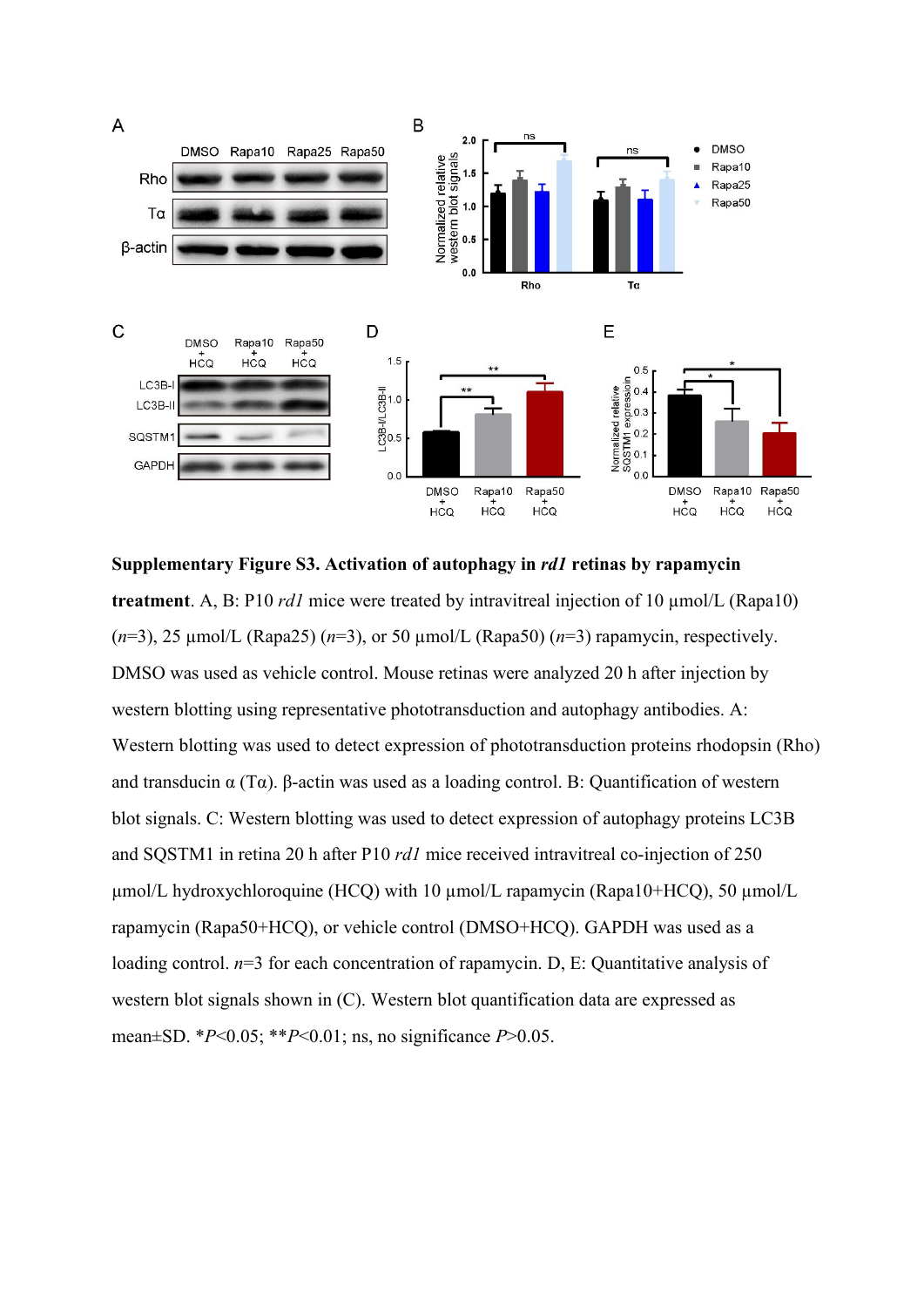

**Supplementary Figure S4. Suppression of retinal degeneration in** *rd1* **retinas by mTOR signaling inhibitor Torin 1 via activation of autophagy**. P10 *rd1* mice were treated by intravitreal injection of 10 μmol/L (Torin10), 50 μmol/L (Torin50), or 100 μmol/L Torin 1 (Torin100), respectively. DMSO was used as vehicle control. Mouse retinas were analyzed 20 h after injection by western blotting using representative phototransduction and autophagy antibodies. A-D, G-H: Western blot analysis of *rd1* retinas 20 h after treatment. DMSO was used as vehicle control. E-F: Morphological analysis of *rd1* retinas (P16) 6 days after treatment. For each data point,  $n=3$  mice. A: Western blotting was performed using mTOR and p-mTOR antibodies. GAPDH was used as a loading control. B: Quantification of western blot signals shown in (A). C: Western blots were used to detect expression of apoptotic proteins caspase 3 and cleaved caspase 3. GAPDH was used as a loading control. D: Quantification of western blot signals shown in (C). E: Representative individual confocal images ofretinal sections stained by DAPI (blue). Scale bar, 20 μm. ONL, outer nuclear layer; INL, inner nuclear layer. F: Measurement of outer nuclear layer thickness along central meridian at 10 locations on dorsal to ventral axis of mouse eyes. G: Western blots were used